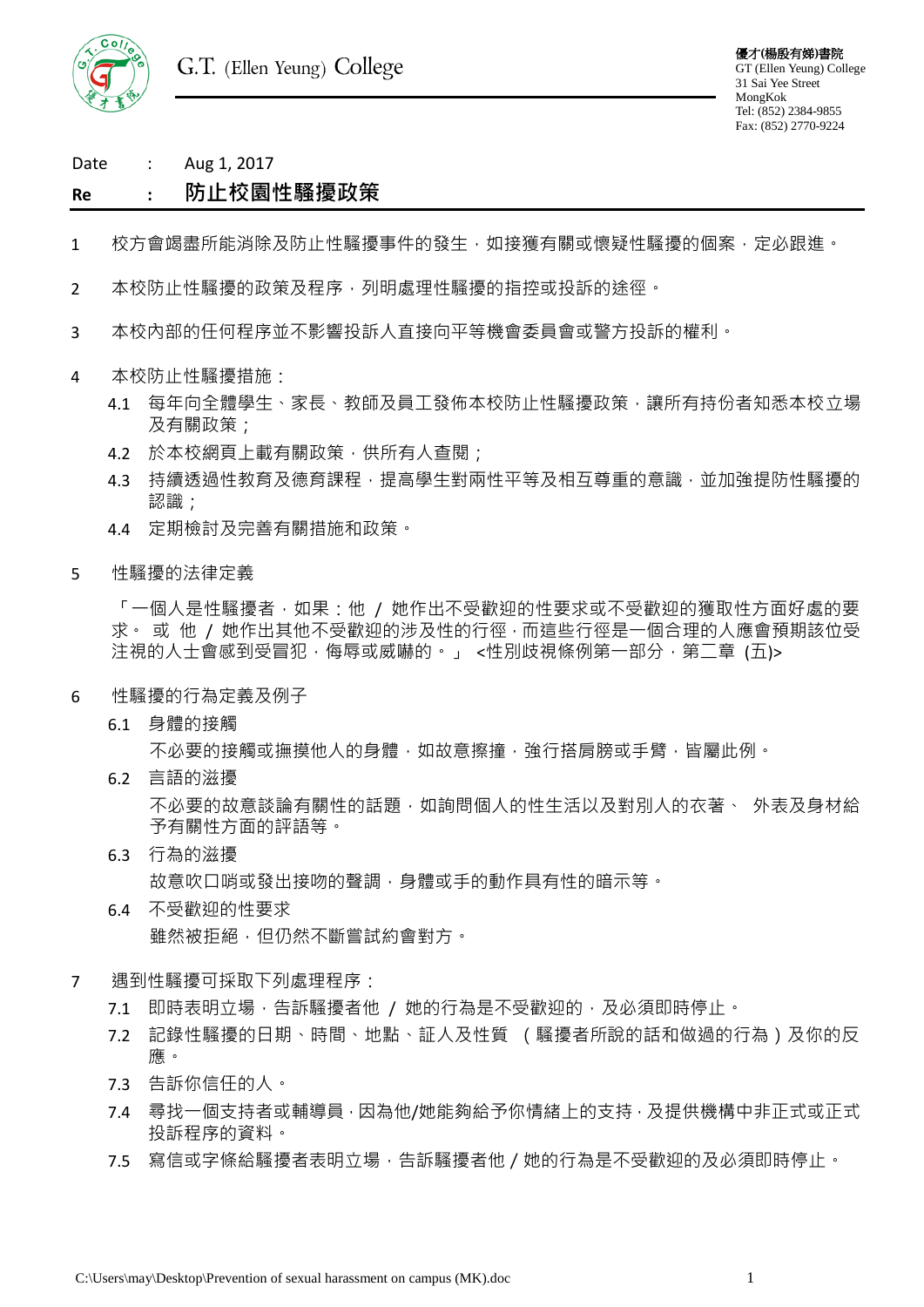## 7.6 投訴途徑。

7.6.1 校內投訴:

7.6.1.1若投訴老師或職員,可書面或親身向校長投訴。

7.6.1.2若投訴校長,可書面或親身向校監投訴。

- 7.6.2 校外投訴:
	- 7.6.2.1可向平等機會委員會投訴。

## **地址:香港灣仔港灣道一號會展廣場辦公大樓 20 樓 2002 室**

- **電話:25118211**
- **傳真:25118142**

#### **網頁:http://www.eoc.org.hk**

## 7.6.2.2聯絡警方及 / 或提出法律訴訟。

- 8 學校接獲投訴的處理
	- 8.1 原則:尊重投訴者及被投訴者有同等的申訴機會、尊重私隱、客觀、非審判性、持平公正, 且保持涉及的人數至最少。
	- 8.2 過程:學校須盡一切努力,確保過程保密及保障各有關人士的私隱。調查完結後,須作出報 告,並建議事件的改善程序和方法。
	- 8.3 學生投訴:由副校長及德育主任負責調查工作。德育主任在調查結束後需將結果通知學生家 長及校長。
	- 8.4 員工投訴:由校長召開一個三人或以上的委員會 (包括校長、副校長及一位主任)調查。
	- 8.5 投訴校長:校監應即時召開一個三人或以上的委員會(包括校監及由老師以外的學校管理委 員組成)負責調查工作。
	- 8.6 所有接獲的投訴應在一個月內調查處理完成。
	- 8.7 校長處理後需將結果盡快知會校監及學校管理層。
	- 8.8 投訴者或被投訴者如對校內處理結果或過程不滿,可循下列架構上訴:校長 → 校監 →校董 會主席 → 外間投訴 (如平等機會委員會、警方或自行提出法律訴訟)。
	- 8.9 所有參與調查的委員會成員、校長、校監、學校管理委員會或校董會成員皆有責任將一切資 料 ( 特別是涉及個人的資料 ) 保密, 以保障投訴者及被投訴者的私隱和權利。
- 9 校方確保投訴人不會因合理投訴而受迫害、處分或影響其工作表現記錄。但若屬惡意或無理的誣 衊投訴則會由校方作出跟進、處理及保留法律追究權利。
- 10 紀律處分

10.1 如校內同學涉及性騷擾及證明屬實,由德育組向校長建議處分。

10.2 如校內員工 (包括校長)涉及性騷擾及證明屬實,將會接受校內紀律處分。處分情況由校監 或校長或校董會決定。

10.3 若校監涉及性騷擾及證明屬實,則由校董會決定處分方式。

- 11 若事件涉及刑事,校方則交警方處理。
- 12 若事件涉及學校制度或程序,校方將盡速作出改善。而過程中亦可邀請當事人作出建議。
	- 參考資料: 平機會〈防止校園性騷擾 參考資料:制定校園性騷擾政策〉 <http://www.eoc.org.hk/eoc/upload/2013116155027594586.pdf>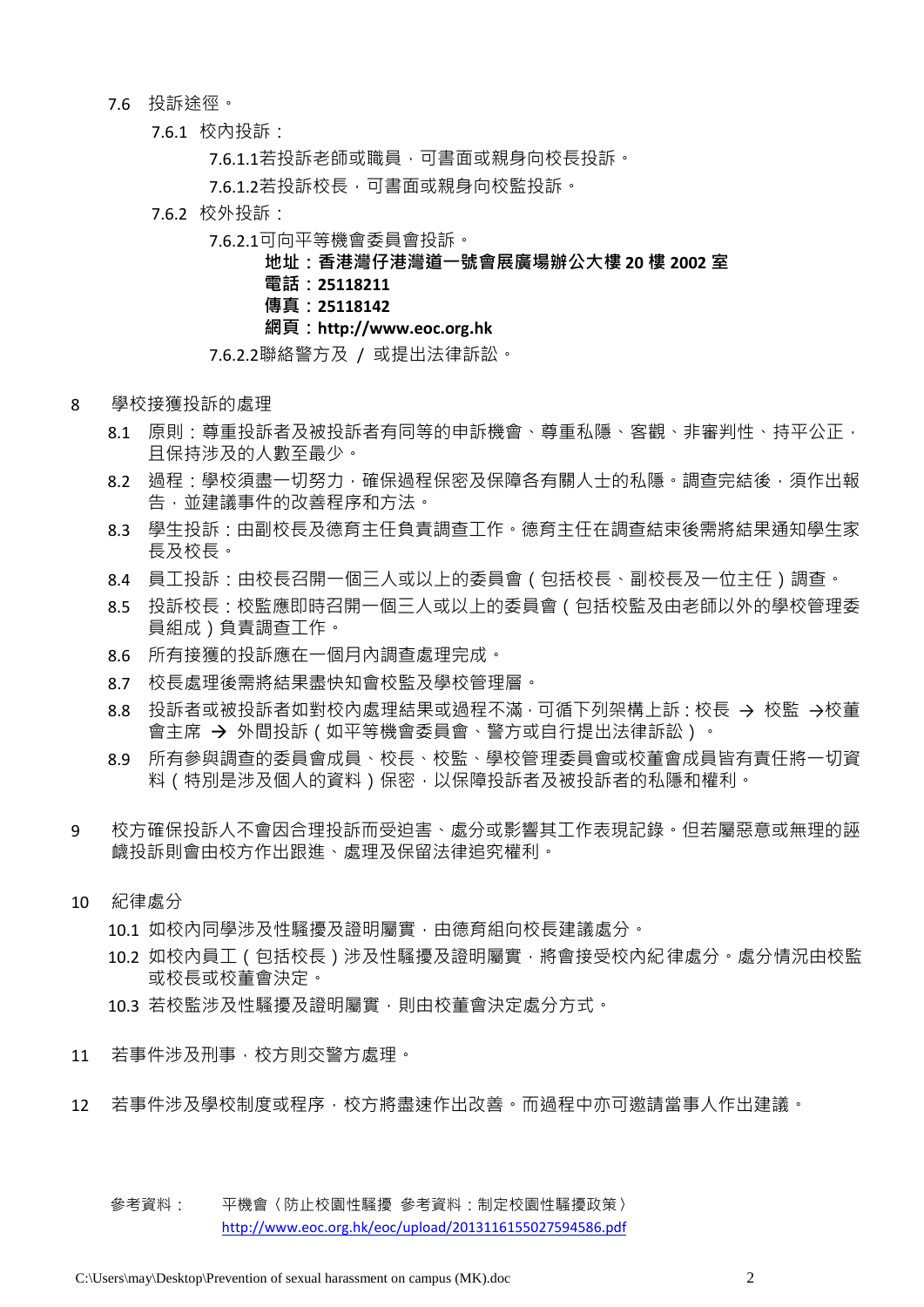

Date : Aug 1, 2017

## **Re : Prevention of sexual harassment on campus**

- 1. The school does everything to prevent sexual harassment from happening on campus. However, if sexual harassment does occur, investigations and actions will be taken immediately.
- 2. The school has clear policies and procedures regarding the prevention of sexual harassment.
- 3. The school's internal policies and procedures on said matter will neither affect nor prevent the complainant from going to the police or the Equal Opportunities Commission directly with his/her case.
- 4. The school's procedures on sexual harassment:
	- 4.1 Every year the school publishes its anti-harassment policy to the students, teaching and non-teaching members of staff and parents. Informing all involved parties the school's stance on these topics.
	- 4.2 All the documents regarding the school's policy are uploaded to the school's website for everyone's perusal.
	- 4.3 Through sex education and moral education, we raise the awareness of gender equality and nurture a culture of mutual respect amongst the students. Furthermore through these channels we also inform students about identifying sexual harassment and protecting themselves from it.
	- 4.4 There will be regular inspections to see whether current policies and procedures are adequate and sufficient.
- 5. The official and legal definition of 'sexual harassment':

According to the legal definitions under the Sex Discrimination Ordinance (SDO), "sexual harassment" occurs when:

any person makes unwelcome sexual advances, or unwelcome request for sexual favours, to another person;

or engages in other unwelcome conduct of a sexual nature in relation to that other person; in circumstances in which a reasonable person, having regard to all the circumstances, would have anticipated that other person would be offended, humiliated or intimidated;

or

any person, either alone or together with other persons, engages in a conduct of a sexual nature which creates a hostile or intimidating environment for another person. (Sexual Discrimination Ordinance: Sexual Harassment [Part I Section 2(5)])

- 6. Example of sexual harassment
	- 6.1 Inappropriate touching: Such as making unnecessary but deliberate bodily contact as by patting, putting hands on shoulders, rubbing, etc.
	- 6.2 Comments with sexual innuendoes and suggestive or insulting sounds: Such as relentless humour and jokes about sex or gender in general.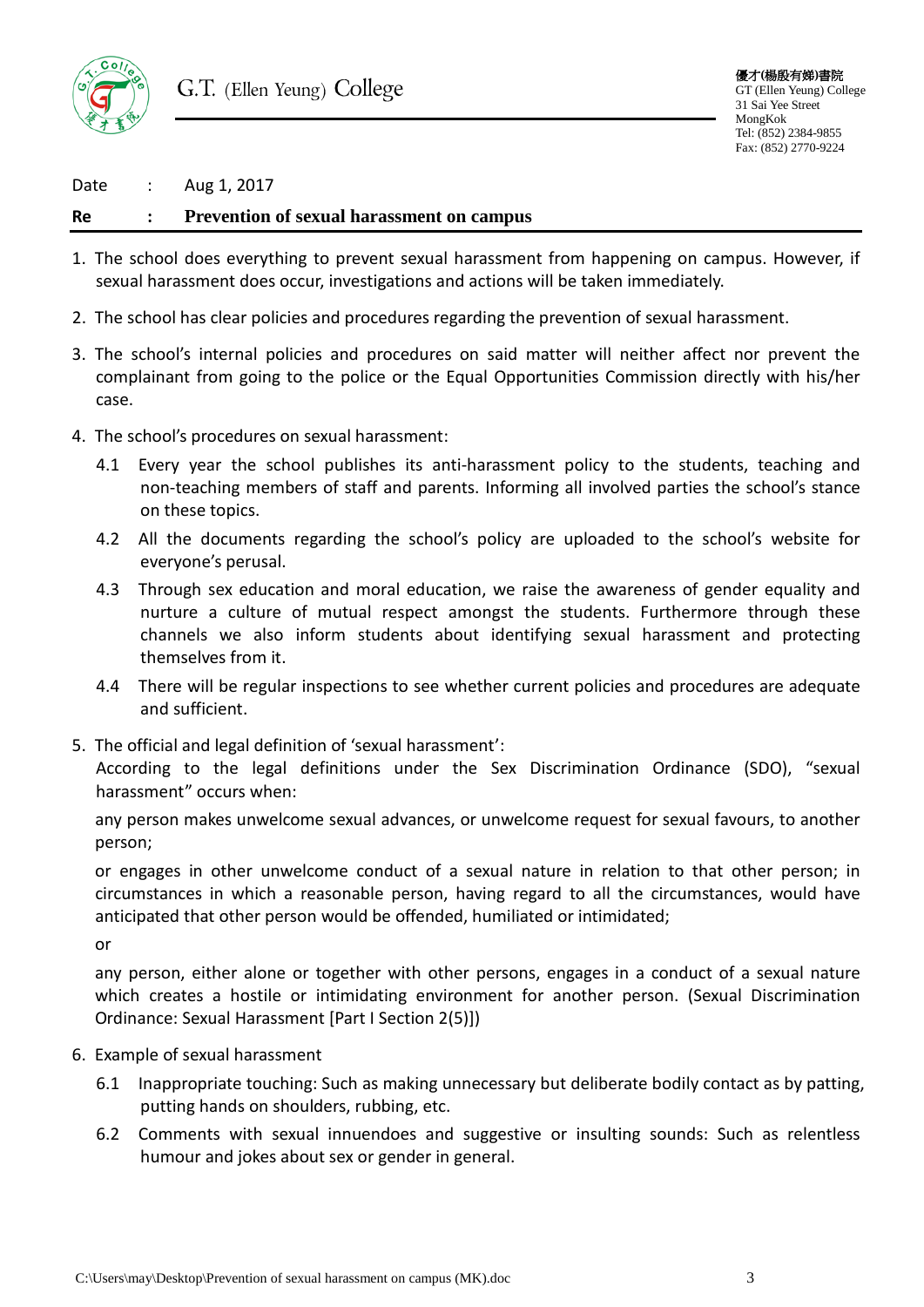- 6.3 Inappropriate behaviour: Staring in a sexually suggestive or offensive manner, or whistling.
- 6.4 Repeated attempts to make a date, despite being told "NO" each time or persistent phone calls or letters asking for a personal sexual relationship.
- 7. If sexual harassment takes place:
	- 7.1 Inform the harasser that you feel uncomfortable by his/her actions, and request the other party to cease with his/her current behaviour.
	- 7.2 Record down the time and place of the incident and list down any possible witnesses to the incident, and describe the incident in detail (such as what the harasser said and did, and how you responded).
	- 7.3 Tell someone whom you trust of the incident.
	- 7.4 Seek the help of a counsellor or a friend, he/she might be able to give you the necessary support, and provide advice on the official or unofficial steps in reporting the incident.
	- 7.5 Write a document to the harasser and inform him/her that he/she should cease with his/her inappropriate behaviour.
	- 7.6 Ways to report sexual harassment:

7.6.1 Internally:

- 7.6.1.1 If the incident involves a member of staff, please report the incident to the principal in person or via a letter.
- 7.6.1.2 If the incident involves the principal, please report the incident to the school supervisor in person or via a letter.
- 7.6.2 Externally:
	- 7.6.2.1 The incident could be directly reported to the Equal Opportunities Commission. The address of the Equal Opportunities Commission is:

| <b>Equal Opportunities Commission</b>           |  |  |                                                                 |
|-------------------------------------------------|--|--|-----------------------------------------------------------------|
| Unit 2002, 20/F, Office Tower, Convention Plaza |  |  |                                                                 |
| 1 Harbour Road, Wan Chai, Hong Kong             |  |  |                                                                 |
| Telephone: 25118211                             |  |  | Fax: 25118142                                                   |
|                                                 |  |  | Website : http://www.eoc.org.hk/eoc/GraphicsFolder/default.aspx |

7.6.2.2 Report the incident to the police or take other legal actions

- 8. If the school receives a complaint about sexual harassment, the following steps will be taken.
	- 8.1 Both parties will be given equal opportunities to present their cases. Only the people who are directly involved in the incident will be part of the proceedings.
	- 8.2 In the entire process the privacy of all parties will be protected. After the investigation a detailed report will be written with solutions and suggestions for the future.
	- 8.3 If the complainant is a student, the investigation will be carried out by the vice principal and the moral education officer. After the investigation, the moral education officer has to report the findings to the parents of the complainant.
	- 8.4 If the complainant is a member of staff, a committee of three or more staff members (principal, vice principal and officer) will be formed to investigate the incident.
	- 8.5 If the incident involves the principal, the school supervisor will form a committee of three or more members to investigate the incident. Member of this committee are selected from the senior management team of the school.
	- 8.6 All received complaints should be investigated and finalized within one month.